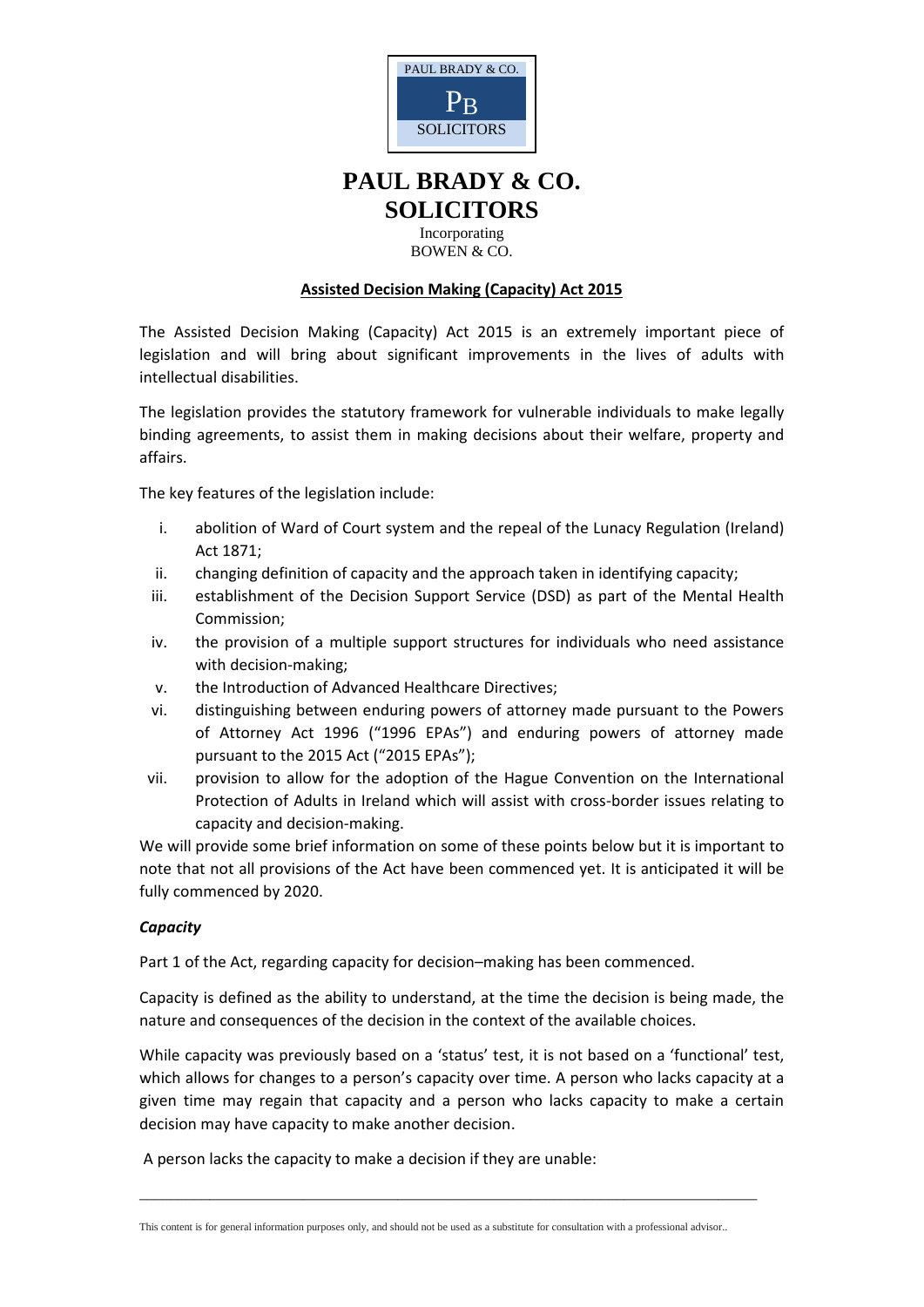

Incorporating BOWEN & CO.

## **Assisted Decision Making (Capacity) Act 2015**

- i. To understand the information relevant to the decision;
- ii. To retain that information long enough to make a voluntary choice;
- iii. To use or weigh that information as part of the process of making the decision; or
- iv. To communicate their decision.

Decisions covered include financial & medical but does not apply to capacity to decide to marry or divorce, sexual relations, making a will or guardianship, which are all dealt with under different acts.

## *Decision Support Service (DSD)*

Part 9 of the Act, regarding the establishment of the Decision Support Service (DSD) has also been commenced. The DSD will form part of the Mental Health Commission and will amongst other things:

- i. Promote awareness of the Act and the exercise of capacity by people who require or may in the near future require assistance;
- ii. Provide information to people in relation to their options under the Act; and
- iii. Supervise Decision-Making Assistants, Co-Decision Makers, Decision-Making Representatives, Designated Healthcare Representatives and Solicitors in the performance of their functions;

Parts 2-8, including the 'Assisted Decision-Making', 'Co-Decision-Making' and 'Representative Decision-Making' structures and the provisions regarding Enduring Power of Attorney are yet to be commenced.

## *Assisted Decision-Making*

This is where a person who's capacity is in question or will be in question in the near future (the "Relevant Person"), chooses another person to assist them in making decisions. This involves drawing up a decision-making agreement to set out the decisions involved. The decision-making assistant will assist the Relevant Person making the decision by getting the information needed to make the decision, explaining it and getting the person's preference in relation to the decision. Ultimately the responsibility for making the decision will rest with the Relevant Person themselves.

## *Co-Decision-Making*

This involves a Relevant Person choosing another person (usually a relative or friend) to jointly make certain decision with them. The co-decision-maker will get the information needed to make the decision, explain and advise on the decision and make decisions together with the Relevant Person appointing them. For example, an agreement or deed would only be valid once both the Relevant Person and their co-decision maker have executed it.

This content is for general information purposes only, and should not be used as a substitute for consultation with a professional advisor..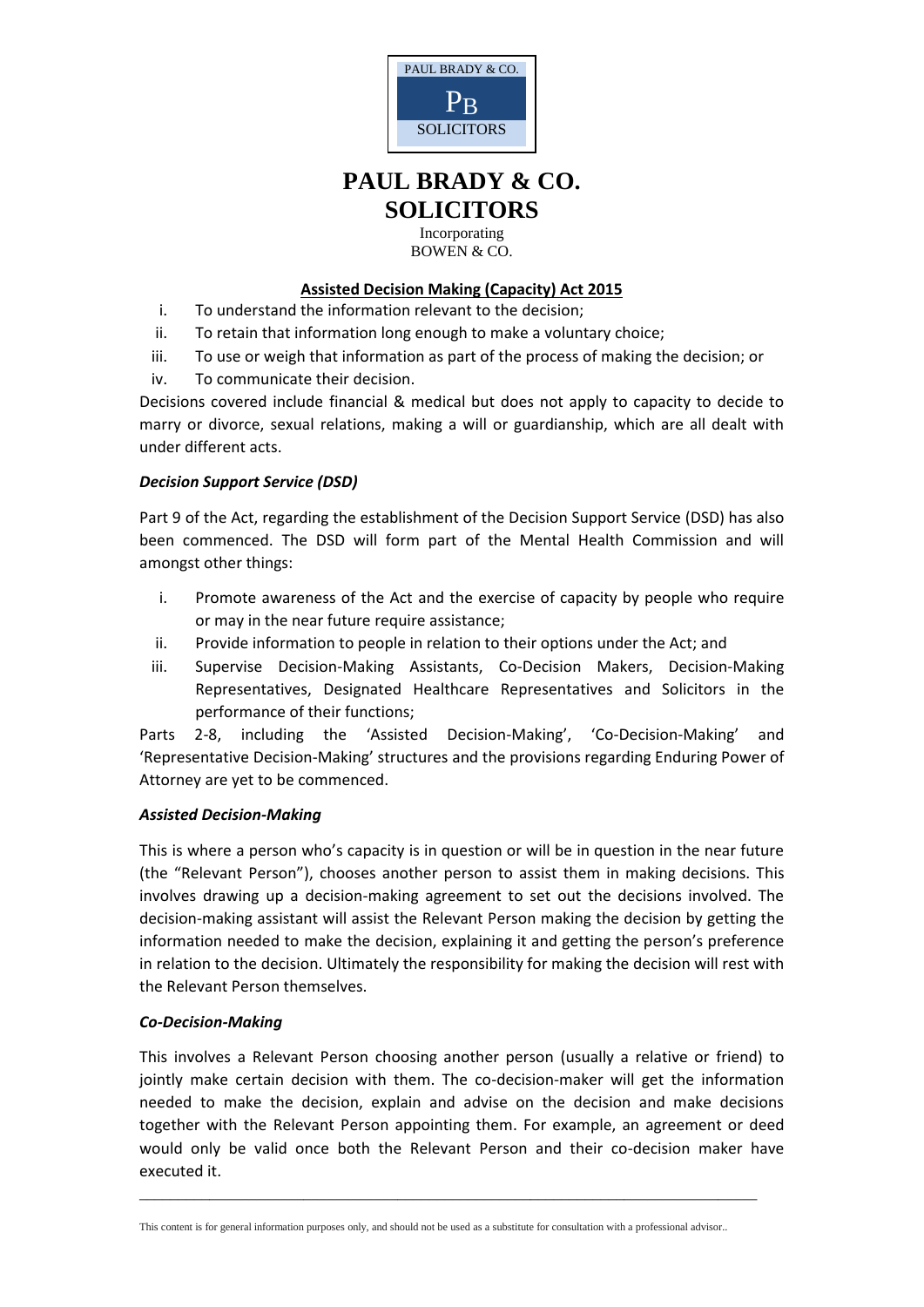

Incorporating BOWEN & CO.

### **Assisted Decision Making (Capacity) Act 2015**

#### *Representative Decision-Making*

If a Relevant Person wishes to be a representative, they must apply to the circuit court for decision-making powers. A representative will only be appointed if an assistant or codecision maker is not suitable or available.

### *Power of Attorney*

A power of attorney is where a Relevant Person gives another person(s) power to make decisions relating to personal welfare or property affairs, or both. An enduring power of attorney is designed to take effect at a future time when the person lacks capacity.

### *Wards of Court*

Although the Lunacy Act is repealed, all orders made under it remain in place for the time being. This means that a person who is a Ward of Court will remain a Ward of Court but this must be reviewed within 3 years of the Act commencing. This part of the Act is yet to commence. After this review former Wards must either resume their own affairs or move to one of the decision-making support structures mentioned above.

A Ward can apply for a review as can a relative or a person with an interest in the Ward's welfare. There will still be a Wards of Court system for minors (those under 18) but there will be no new adult Wards of Court once the Act commences.

#### *Enduring Power of Attorney*

The Act defines an Enduring Power of Attorney as an arrangement whereby a Donor (being the person who may lack capacity in the future) gives a general power to an Attorney (the person providing assistance) to act on their behalf. This may be in respect of all or some of the person's property and affairs, or to do specified things on the person's behalf.

Under the Act, an Enduring Power of Attorney will not come into force until

- i. the person lacks capacity in relation to one or more of the decisions set out in their Enduring Power of Attorney; **AND**
- ii. the Enduring Power of Attorney is registered with the Director of the DSD.

Following commencement of this part of the Act (not yet commenced), no new Enduring Power of Attorneys will be created under the Powers of Attorney Act 1996, however all existing Powers of Attorney under the 1996, at the date of commencement of this part of the 2015 Act, will continue to be valid, binding and have legal effect.